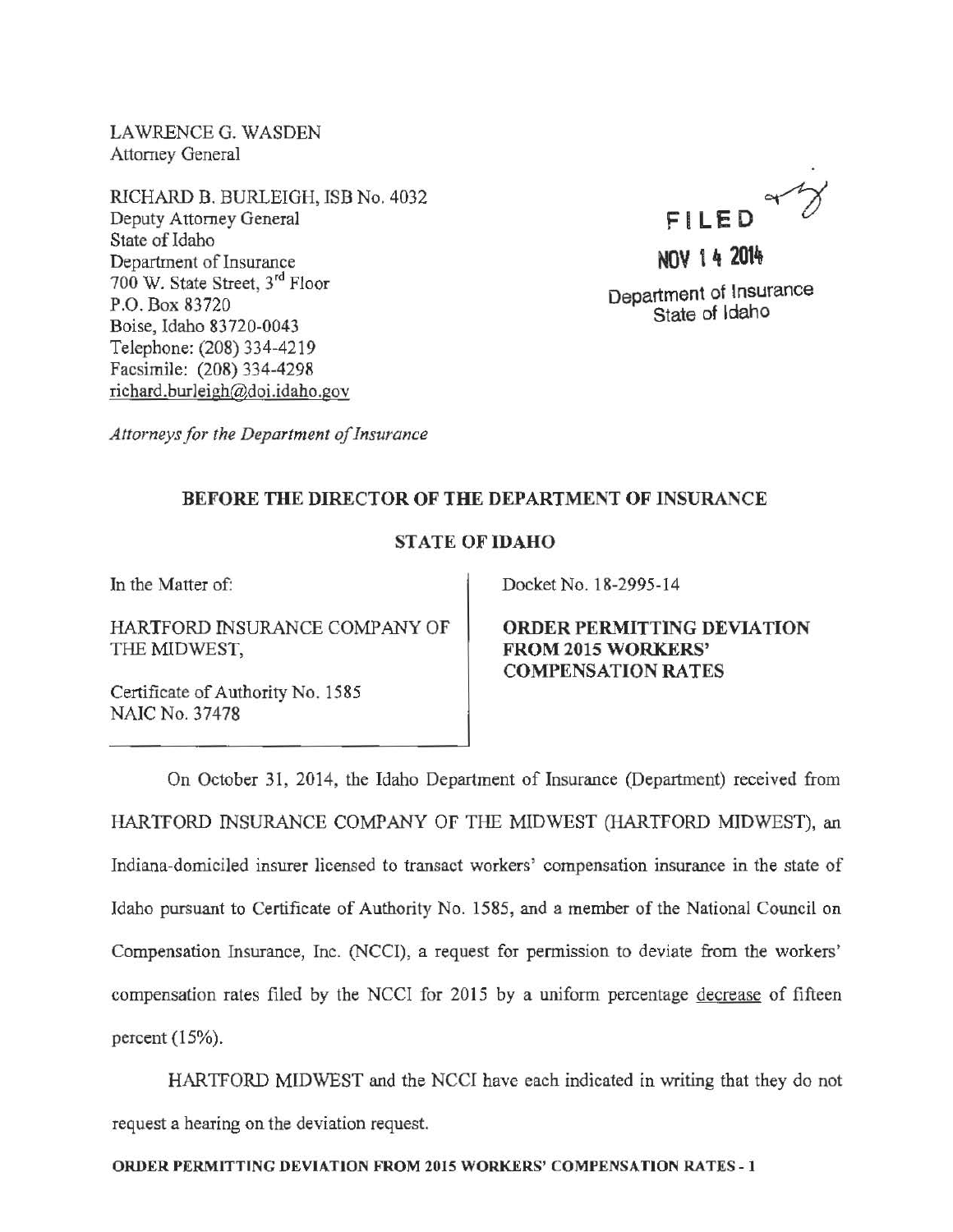The Department's Director (Director), having reviewed and being fully apprised of HARTFORD MIDWEST's request to deviate from the Idaho workers' compensation premium rates filed by the NCCI for 2015, and the requirements of Idaho Code  $\S$  41-1614, has determined that the requested rate deviation is justified.

NOW, THEREFORE, IT IS HEREBY ORDERED, pursuant to Idaho Code§ 41-1614, that HARTFORD MIDWEST's request to deviate by a uniform percentage decrease of fifteen percent (15%) from the workers' compensation rates filed by the NCCI for 2015, exclusive of terrorism rates, is GRANTED. This deviation from the Idaho workers' compensation premium rates filed by the NCCI for 2015 shall take effect on January 1, 2015, and shall remain in effect for one year from that date unless terminated sooner with the approval of the Director. DATED this  $\mu$   $\frac{1}{\sqrt{2}}$  day of November, 2014.

STATE OF IDAHO DEPARTMENT OF INSURANCE

Whan Jeal

Director